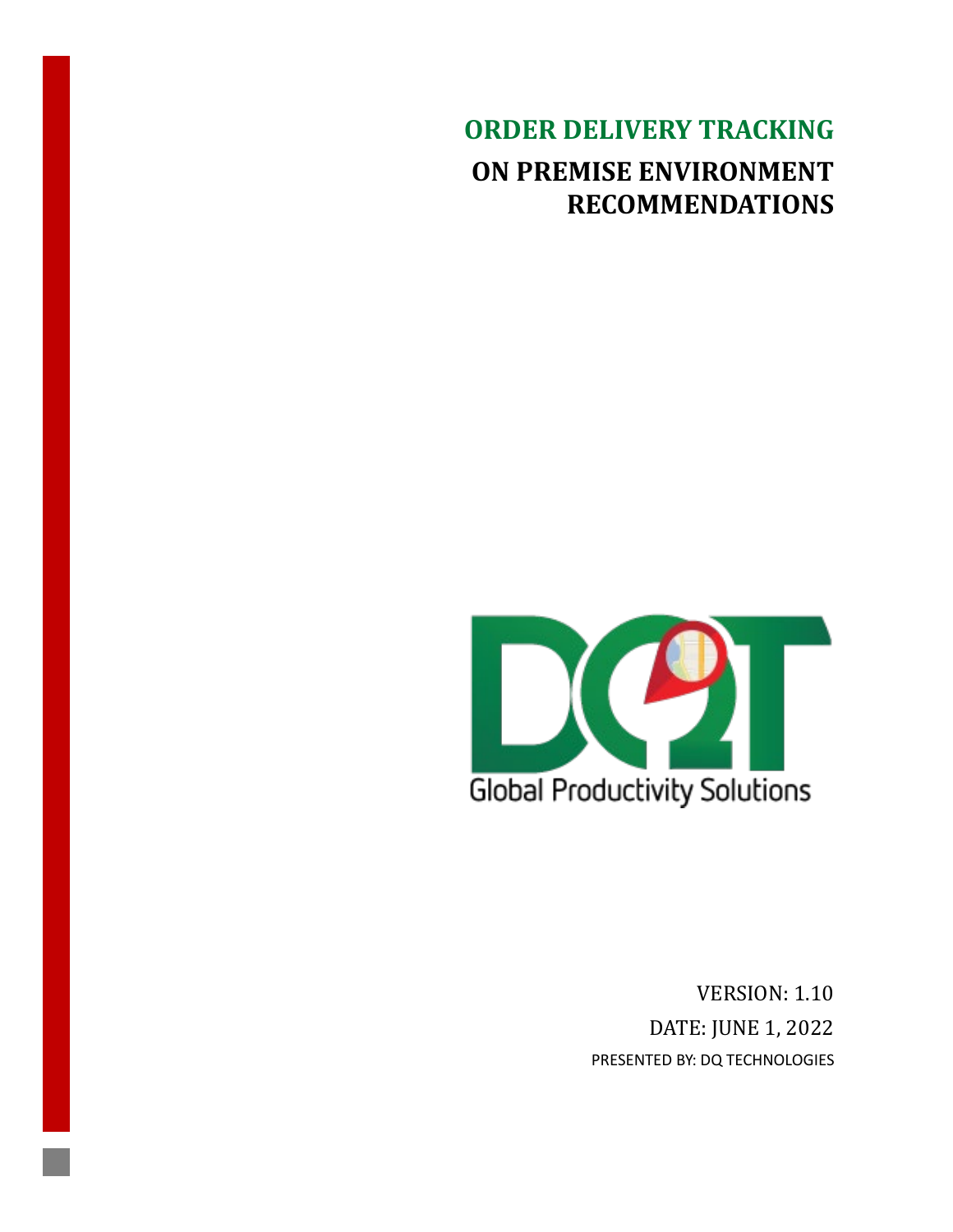### **Contents**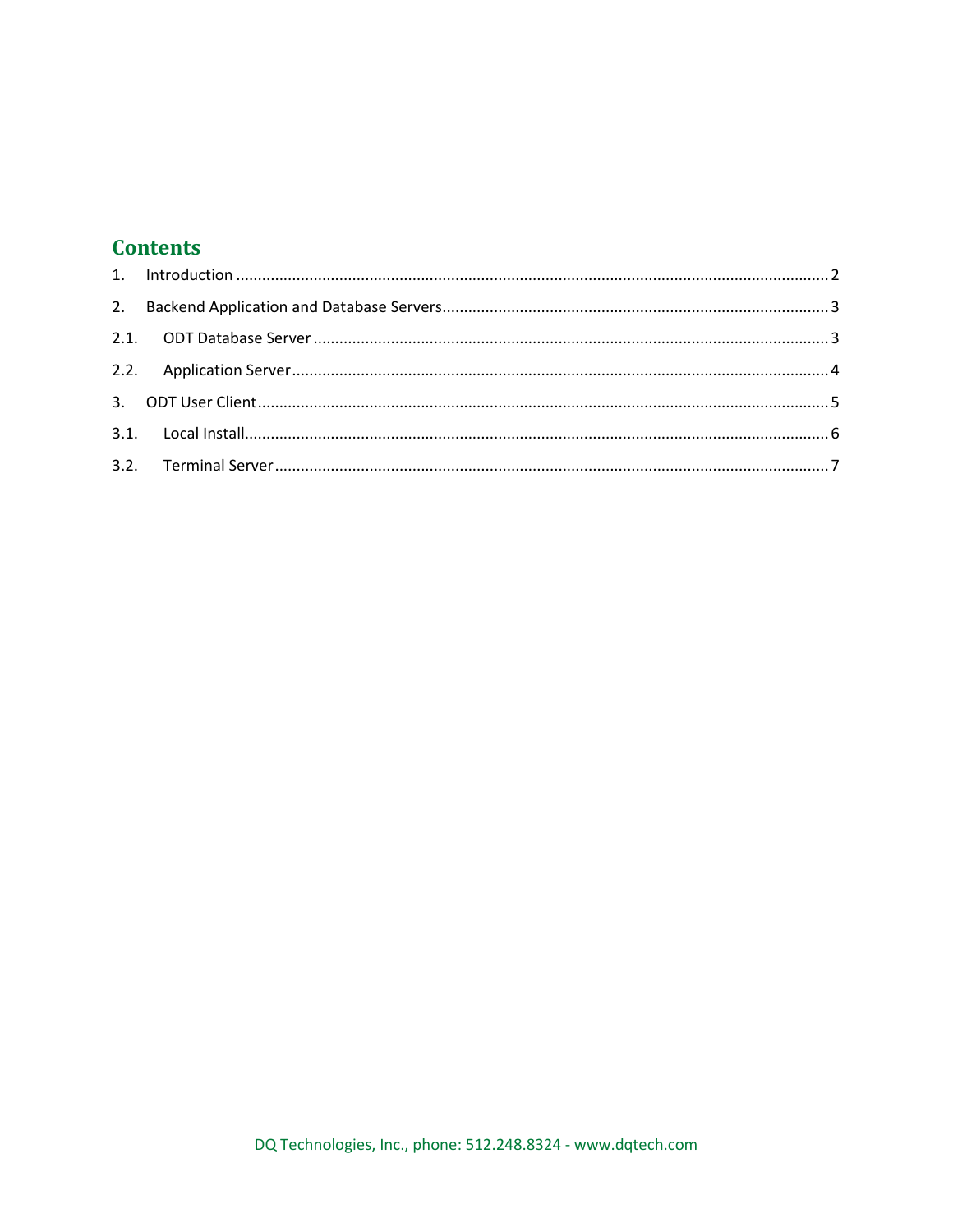# **1. Introduction**

<span id="page-2-0"></span>This document will provide information about the proper deployment of DQ Technologies Order Delivery Tracking database, services, and client application software. The focus will be a deployed architecture over a hosted service model with options for client deployment.

Below is a sample diagram of the recommended deployment of ODT, its connection and communication with a hosted ERP system (if included in project scope), and the deployment of a client layer for serving (either direct or through terminal secession) the ODT user with the appropriate application level.



**Note:** Certain high-volume order and Database resource requirements may warrant separation of Application Server and SQL Database into two VM or physical systems.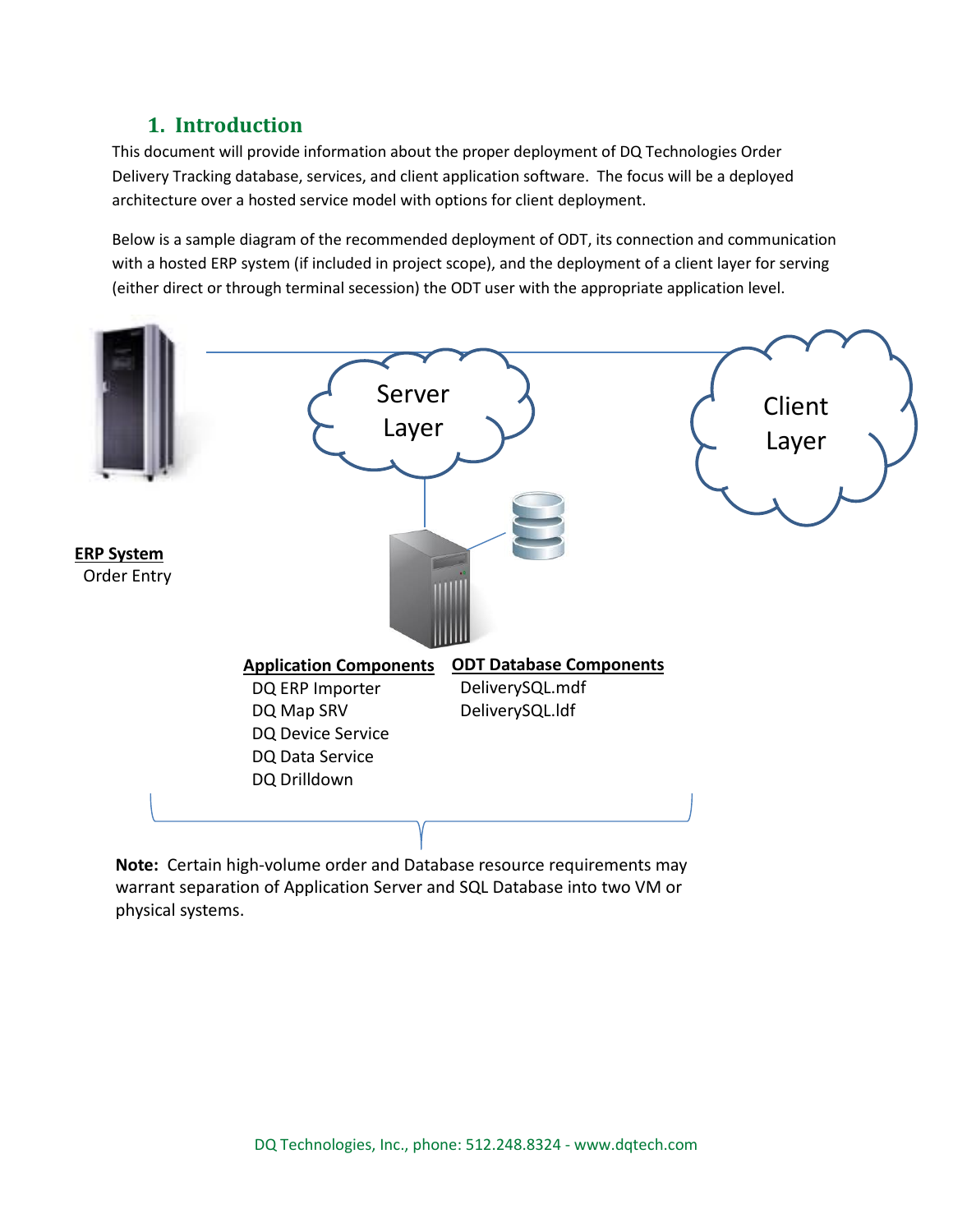### **2. Backend Application and Database Servers**

<span id="page-3-0"></span>There will be sections below suggesting server deployment resource and system recommendations, and various options for deploying ODT user clients. One item of particular note that will also be explained is that the ODT Database and ODT Application servers are constantly working/communicating in conjunction with one another and directly to DQ Technologies cloud based GPS platform. While the recommend architecture of the ODT database server will allow for multiple company instances on a single database server, the architecture of the ODT application server will not. ODT database server is many to one, companies to server. ODT application server is one to one, company to server.

### **2.1. ODT Database Server**

<span id="page-3-1"></span>The ODT Database Server is the machine on which the DeliverySQL database will reside.

- Microsoft Windows 2016 Server or (2019 or newer recommended)
- Microsoft SQL Server 2016 (SQL 2019 or newer recommended)
- Microsoft SQL Server 2016 Enterprise recommended for large enterprise users (SQL 2019 or newer recommended)
- System designed with required scale to match required data volume. Large environments or environments with very large order volume may require SQL DB Clustering, with storage considerations made taking into account production environment data and archival procedures.
- System recommendations are made based on examination of the customer order and flow through volume requirements.

Without knowing the exact order volume and order line detail information it is difficult to accurately estimate database growth and I/O requirements. It is possible for a single hosted SQL environment to serve the DeliverySQL database of multiple companies. Depending on the architecture of the SQL environment DQ Technologies will make recommendations regarding the number of separate company databases on a single server, and the appropriate available system resource levels.

**Basic Enterprise Installation** (1-5 locations, up to 30 heavy users, up to 60 casual users) Processor - Dual Core Intel® Xeon®, At least 2.0 GHz Memory – 8GB of RAM Disk – ODT Applications require approximately 2 GB and ODT Database 2-5 GB

**Medium Enterprise Installation** (5-50 total locations, up to 50 heavy users, up to 200 casual users) Multi Processor - Dual Core Intel® Processor, At least 2.0 GHz Memory – 16GB of RAM Disk – ODT Applications require approximately 2 GB and ODT Database 5-10 GB

**Large Enterprise Installation** (50+ locations, 250+ heavy users, 500+ casual users) Multi Processor - Dual Core Intel® Processor At least 2.0 GHz Memory – 32GB of RAM Disk – ODT Applications require approximately 2 GB and ODT Database 20+ GB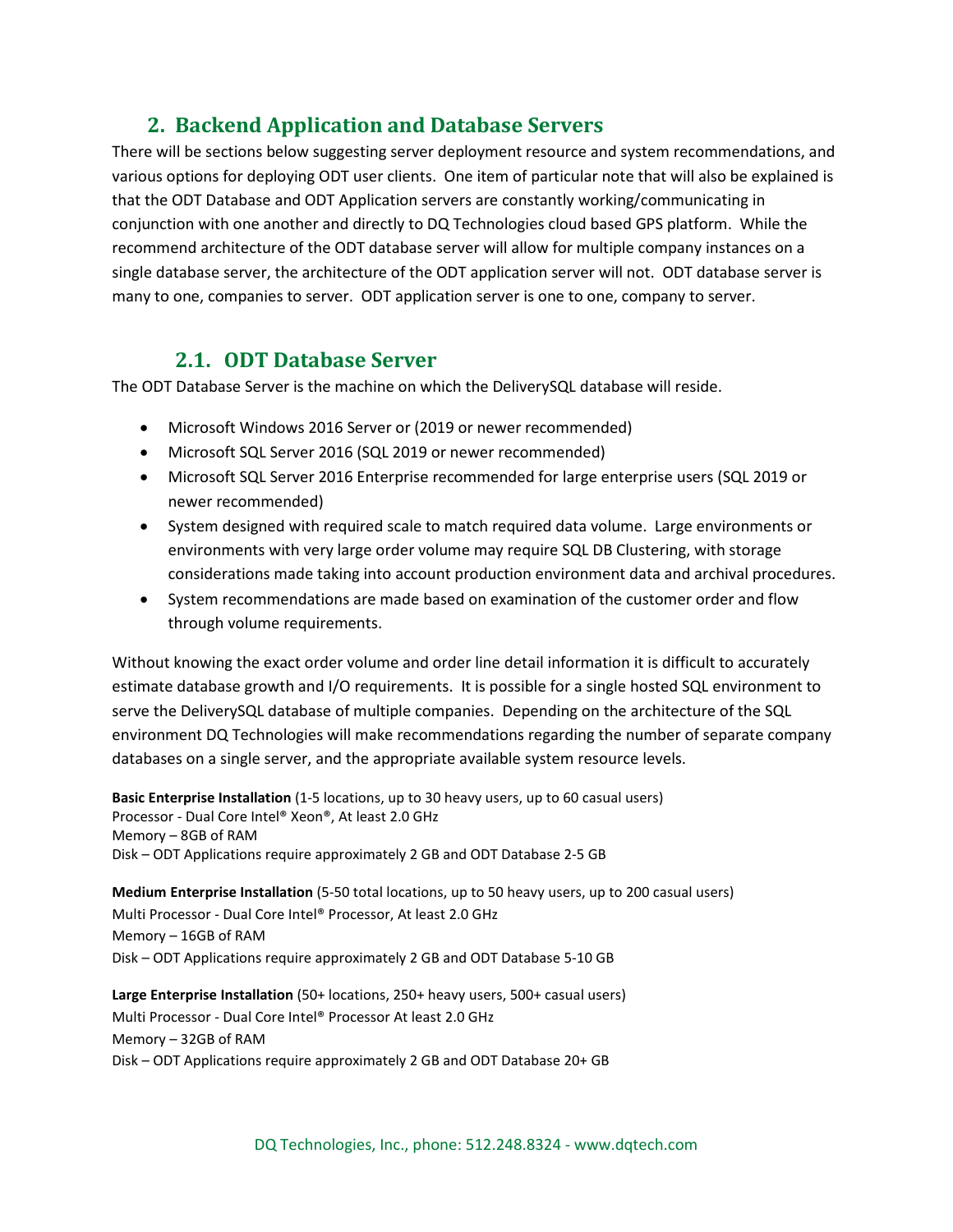# **2.2. Application Server**

<span id="page-4-0"></span>The ODT Server is the machine on which all the related services and import process will run and connect all external data points to the ODT Database Server, directly to any GPS based solutions (phones or black boxes or mobile applications), signature capture data, and updates directly back to the ERP system (optional for certain ERP solutions).

The ODT application server needs to be company specific and deployed as a single instance for each separate ODT database. While the ODT Database Server may host multiple database instances across a single SQL environment, the application server is designed to function as a single company instance.

We have found that the Application Server will run quite effectively in a virtualized server environment, proving adequate resources are provided to allow for the below named services.

Microsoft Windows 2016 Server (or newer) operating system Appropriate ODBC driver for ERP Connectivity (if necessary) Internet Information Server (IIS) 7.0 or higher (including IIS 6 Compatibility Components) ASP.NET Framework 3.5 ASP.NET Framework 4.0

The ODT Application server will be managing the following services

DQ ERP Importer (If necessary) DQ MapSVR Service DQ Data Service DQ GPS and Mobile Product Services DQ Item Drill Down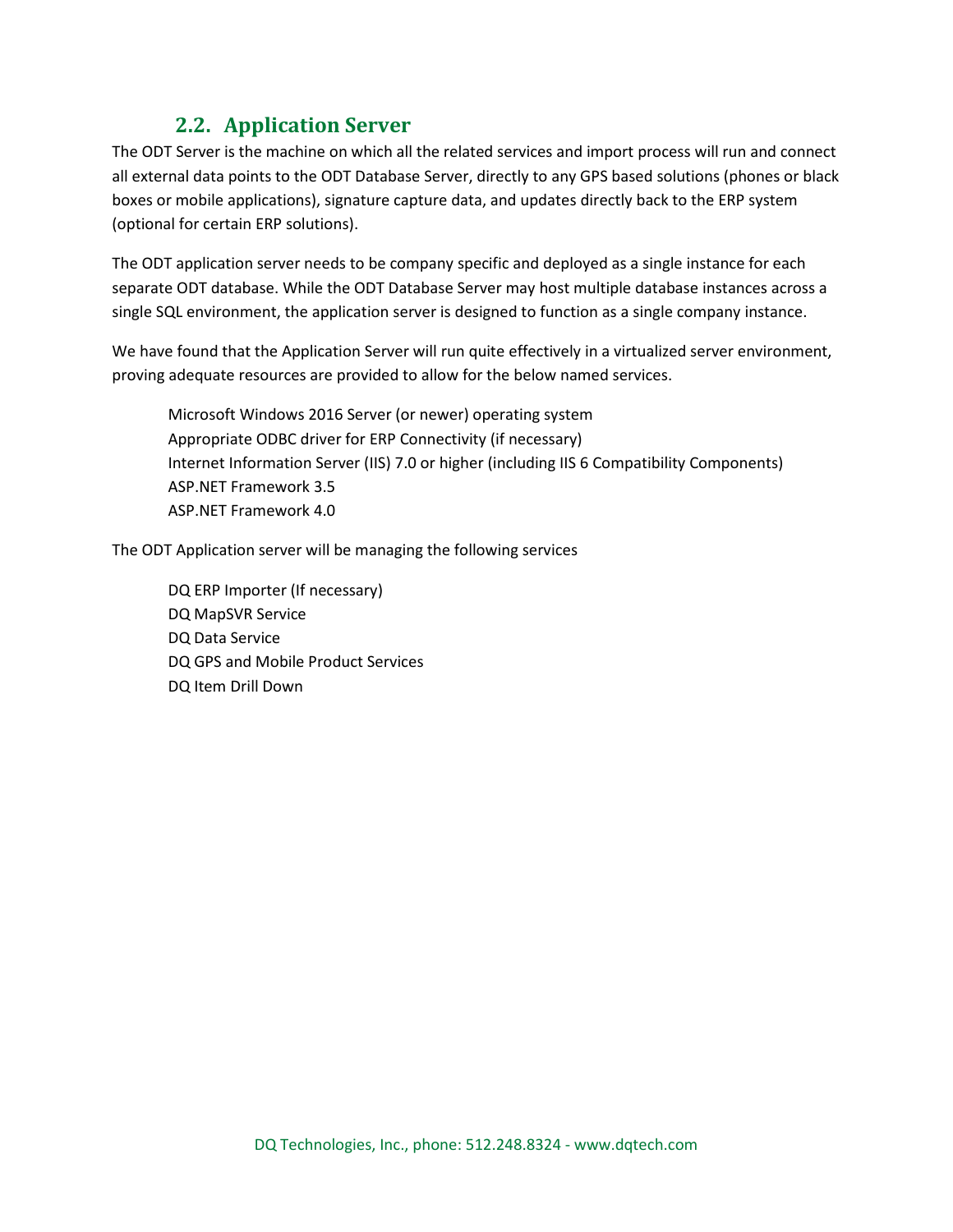### **3. ODT User Client**

#### <span id="page-5-0"></span>**Standard Desktop User**

Windows 7 Operating system (or newer), 2.0 GHz Processor, 4 GB Ram

#### **Terminal Server (50+ users)**

Dependent on number of users and application layer

#### **For Clients Accessing the ODT Server**

Windows 2008 Terminal Server (or newer) user Clients may wish to consider additional servers for load balancing and server redundancy.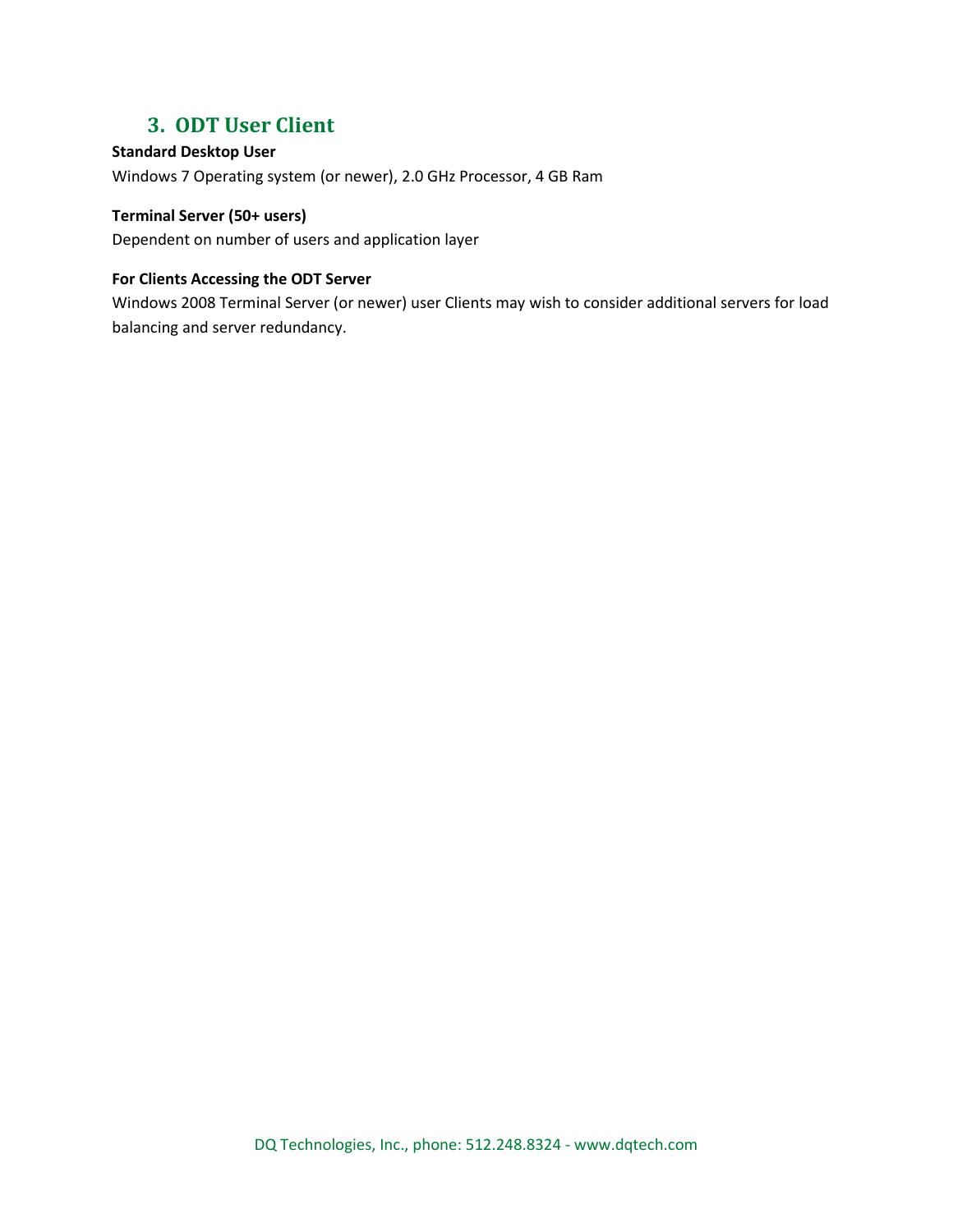# <span id="page-6-0"></span>**3.1. Local Install**



### **Client – Dispatch User Full Access**

 ODTView 2.0.x ODT Reports USB port for barcode scanner  *VRP Advanced Routing\**

#### **Client – Dispatch Limited User**

 ODT View 2.0.x USB port for barcode scanning Web Map Access

**Client – Visible Only User** ODT View 2.0.x

**Note:** VRP Advanced Routing is an optional module available for purchase. Contact DQ Technologies for further details.